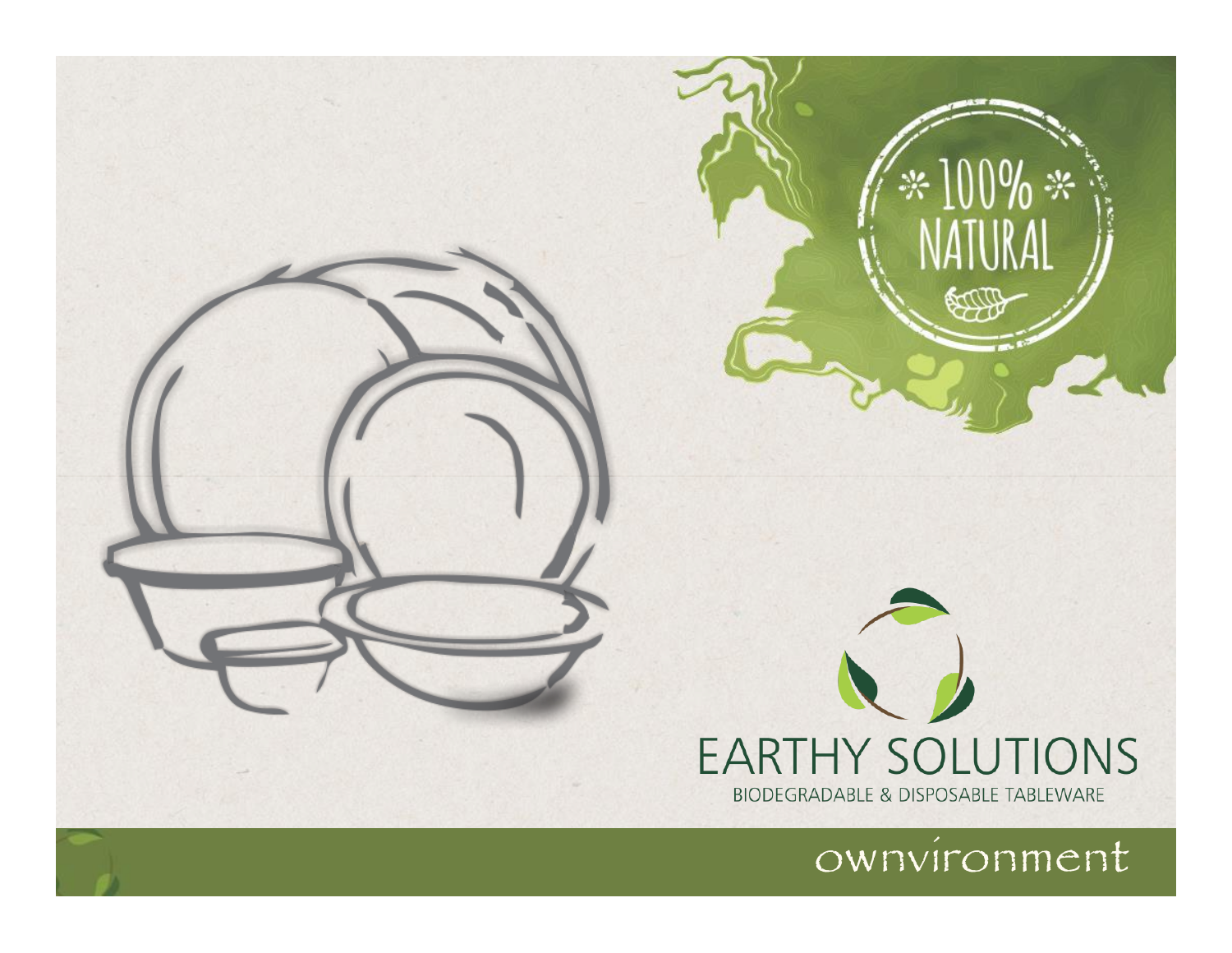We produce about 300 million tonnes of plastic waste every year. That's nearly equivalent to the weight of the entire human population. Need we say more!

Be at plastic pollution with an innovative range of disposable tableware made from sugarcane bagasse- left over fibrous material of sugarcane. The products are  $100\%$  biodegradable and compostable.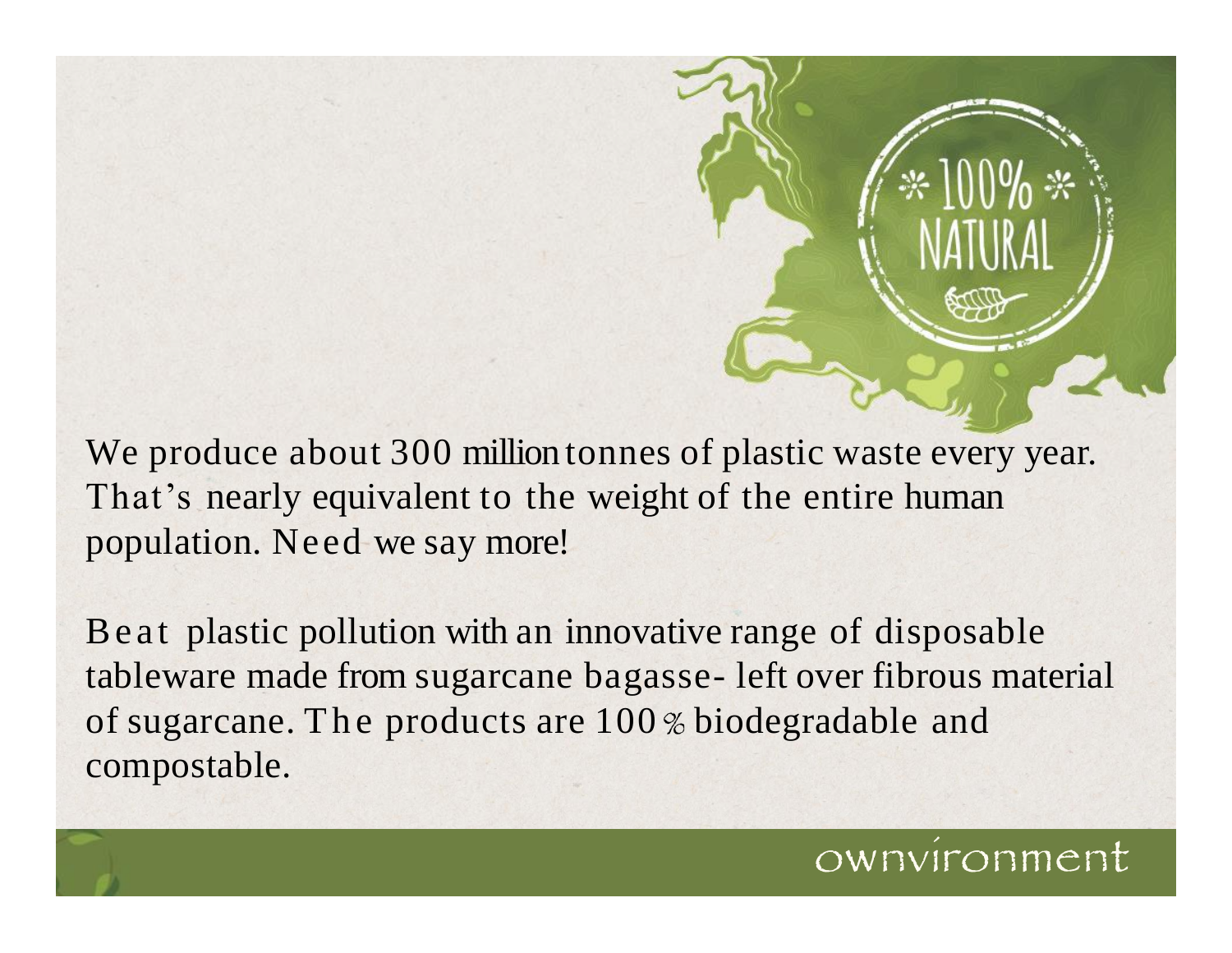#### Plate 6"

D ia - 153mm H eight - 15mm Weight - 6gms

#### Plate 7"

Dia - 175mm Height -16mm Weight -8gms

## Plate 10"

D ia - 254mm H eight - 20mm Weight - 19gms

### $Bowl$  60z

D ia - 100mm H eight - 32mm Weight - 6gms

#### Plate 9"

D ia - 225mm H eight - 20mm Weight - 15gms



#### $Bowl$   $12Oz$

D ia - 160mm H eight - 38mm Weight - 9gms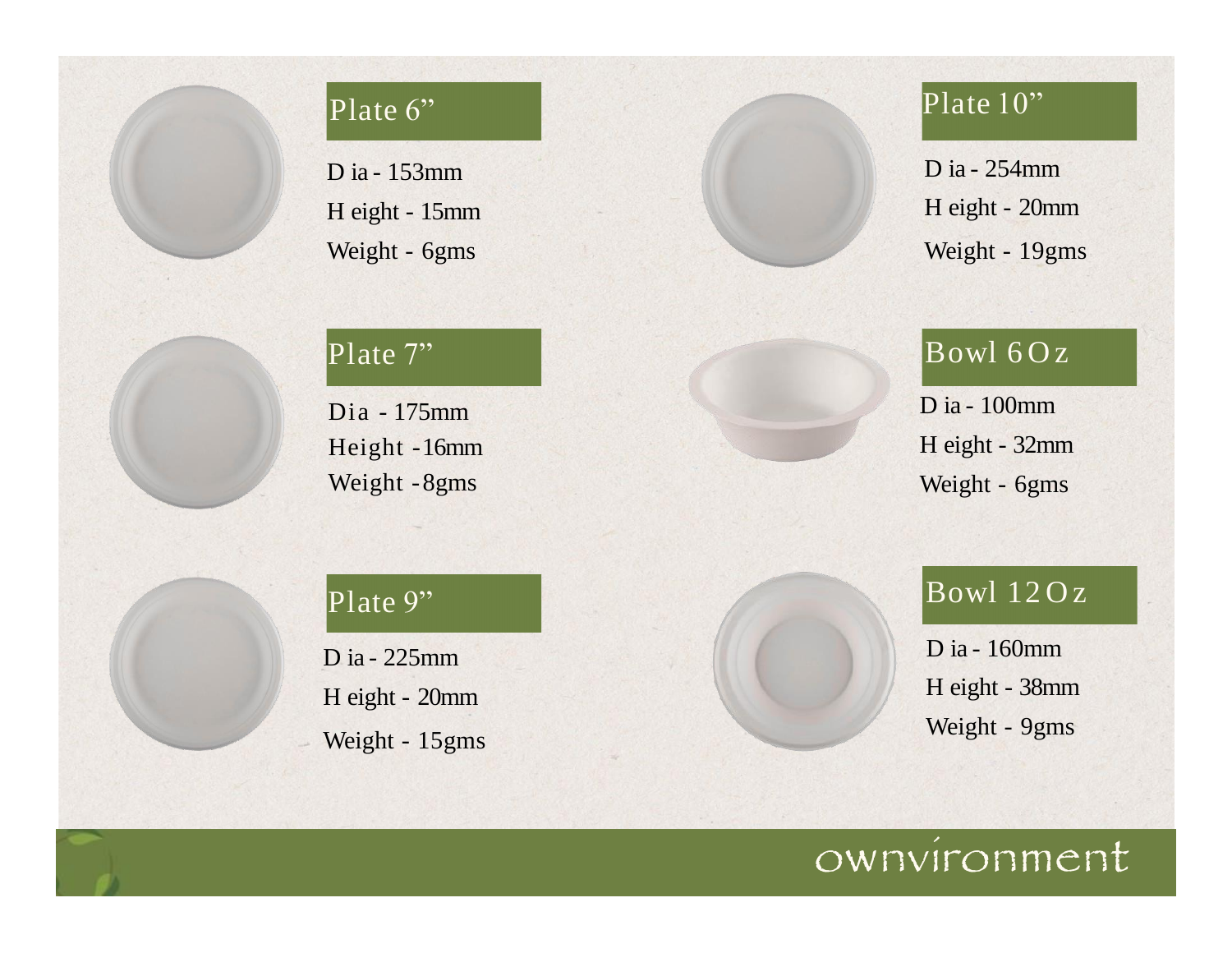#### Plate 9"3 C P

D ia - 225mm H eight - 20mm Weight - 15gms

#### Plate  $11"4$  CP

Weight - 24gms Weight - 28gms D ia - 280mm H eight - 27mm

#### Meal Tray 3 C P

Length -240mm Width - 180mm Height - 38mm Weight - 25 gms

#### Plate 10"3 CP

D ia - 254mm H eight - 27mm Weight - 19gms

#### Plate 12"3 CP

D ia - 292mm H eight - 29mm

#### Meal Tray  $5CP$

Length -275mm Width - 220mm Height - 37mm Weight -28gms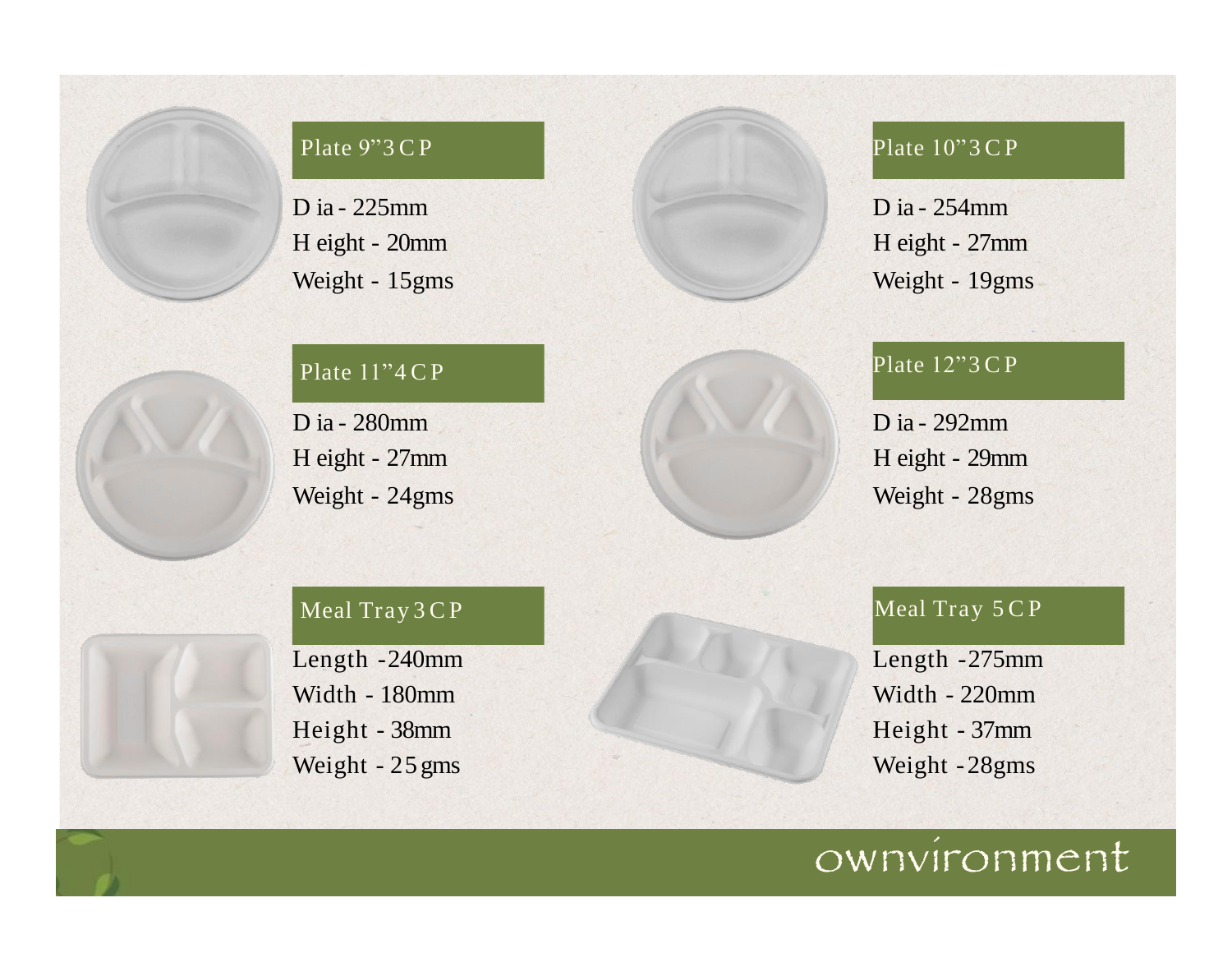#### Meal Tray 8 C P

Length - 300 mm Width - 230 mm Height - 40 mm Weight - 40 gms

# Upcoming Products

Container with Lid500ml Clamshell Container 8"3 CP Meat Tray 10" x 7"